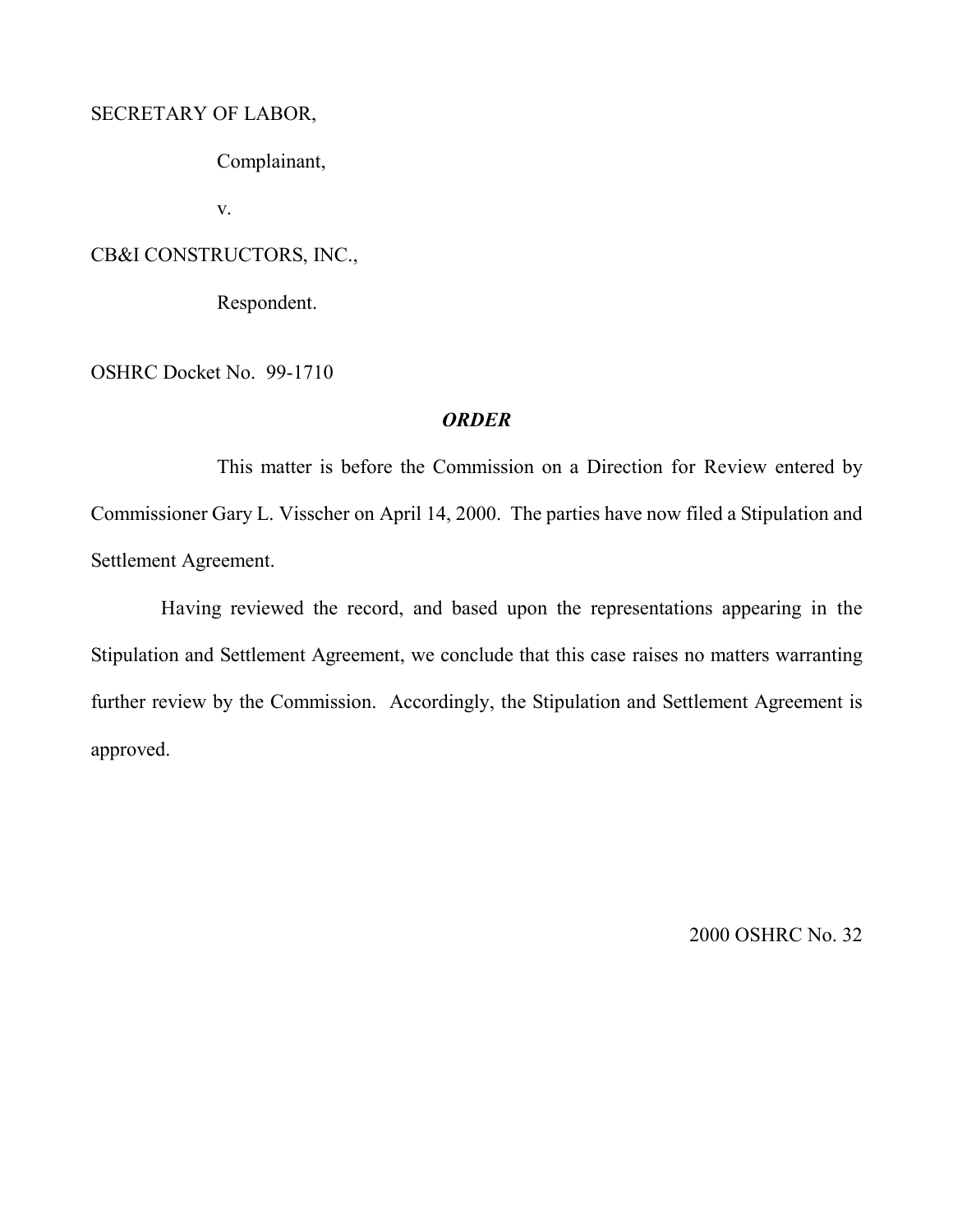We incorporate the terms of the Stipulation and Settlement Agreement into this Order and we set aside the Administrative Law Judge's Decision and Order to the extent that it is inconsistent with the Stipulation and Settlement Agreement. This is the final order of the Commission.

Date: October 3,  $2000$ 

 $\mathbf{r}$ 

 $\equiv$ 

Date: October 3, 2000<br>
- Thomasina V. Rogers Chairman

/Signed/

Gary L. Visscher Commissioner

/Signed/

Stuart E. Weisberg Commissioner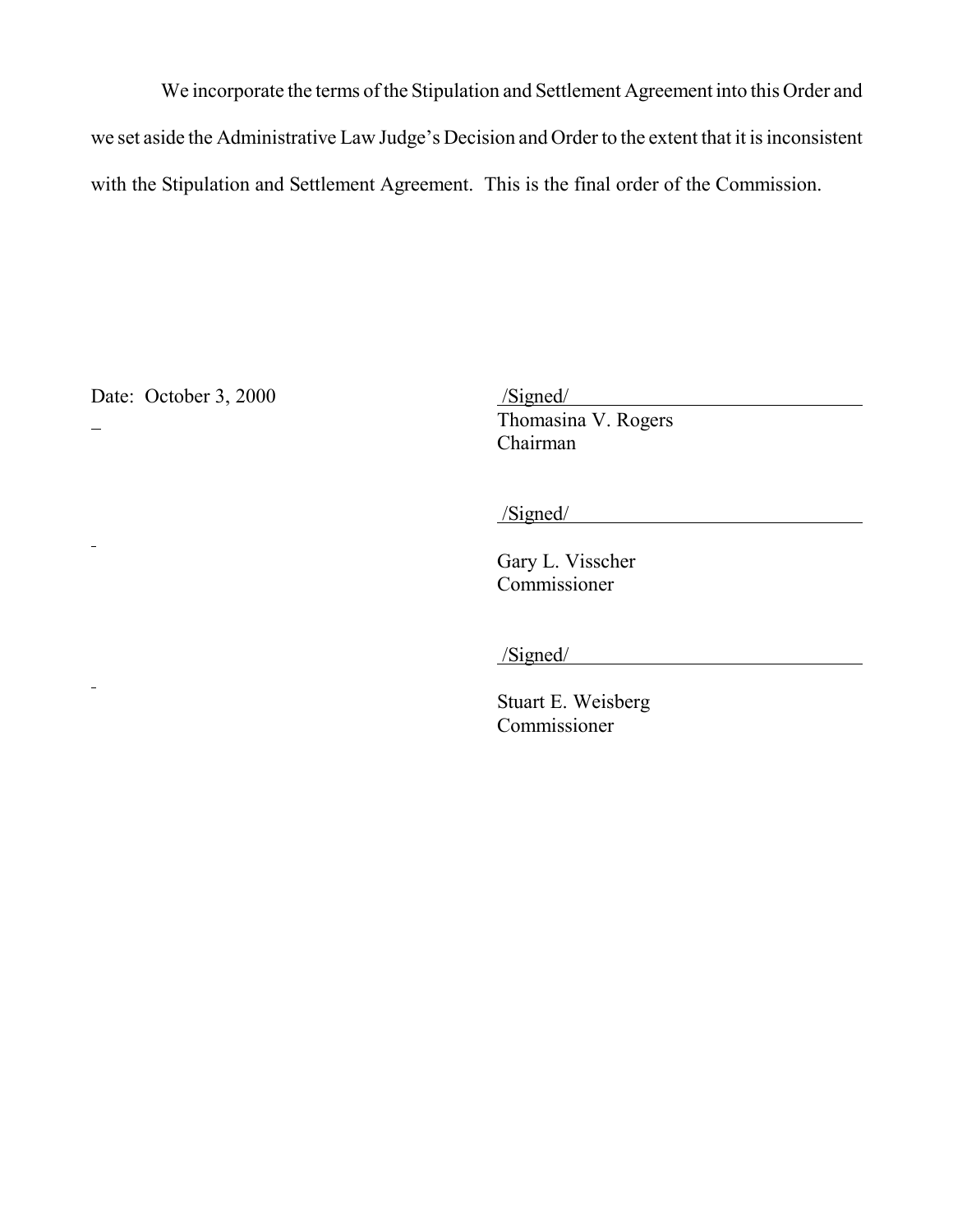### 99-1710

### NOTICE IS GIVEN TO THE FOLLOWING:

Daniel J. Mick, Counsel for Regional Trial Litigation Laura V. Fargas, Attorney Office of the Solicitor, U.S. DOL Room S4004 200 Constitution Ave., N.W. Washington, DC 20210

Carl B. Carruth, Esq. McNair Law Firm, P.A. Post Office Box 11390 Columbia, SC 29211

Ann Z. Cook Administrative Law Judge Occupational Safety and Health Review Commission 1120 20th Street, Ninth Floor Washington, D.C. 20036-3419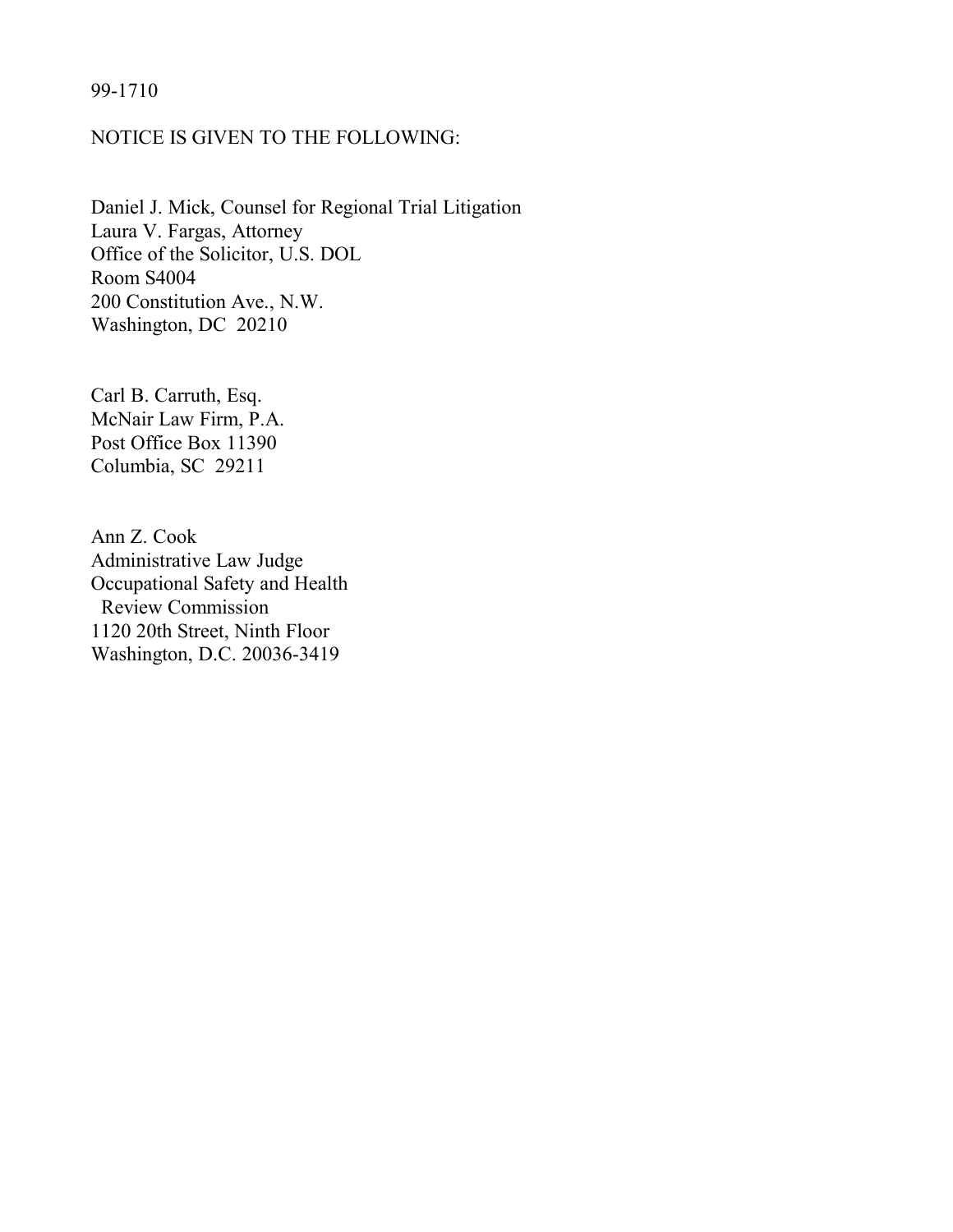## United States of America **OCCUPATIONAL SAFETY AND HEALTH REVIEW COMMISSION** 1120 20th Street, N.W., Ninth Floor

Washington, DC 20036-3419

### SECRETARY OF LABOR,

Complainant,

v.

CB&I CONSTRUCTORS, INC.,

Respondent.

OSHRC Docket No. 99-1710

APPEARANCES:

For the Complainant: Michelle DeBaltzo, Esquire, U.S. Department of Labor, Office of the Solicitoriand, Ohio

For the Respondent: Carl B. Carruth, Esquire, McNair Law Firm, Columbia, South Carolina

Before: Administrative Law Judge Ann Z. Cook

### *DECISION AND ORDER*

This proceeding is before the Occupational Safety and Health Review Commission ("the Commission") pursuant to section 10(c) of the Occupational Safety and Health Act of 1970, 29 U.S.C. § 651 *et seq*. ("the Act"). Respondent CB&I Constructors, Inc., ("CB&I") is a corporation engaged in construction. On July 19, 1999, the Occupational Safety and Health Administration ("OSHA") conducted an inspection at CB&I's work site at a wastewater treatment facility in Bellaire, Ohio. As a result of the inspection, OSHA issued CB&I a two-item serious citation. CB&I filed a timely notice of contest, the case was designated for E-Z Trial pursuant to Commission Rule 203(a), and the hearing in this matter was held in Columbus, Ohio on February 1, 2000.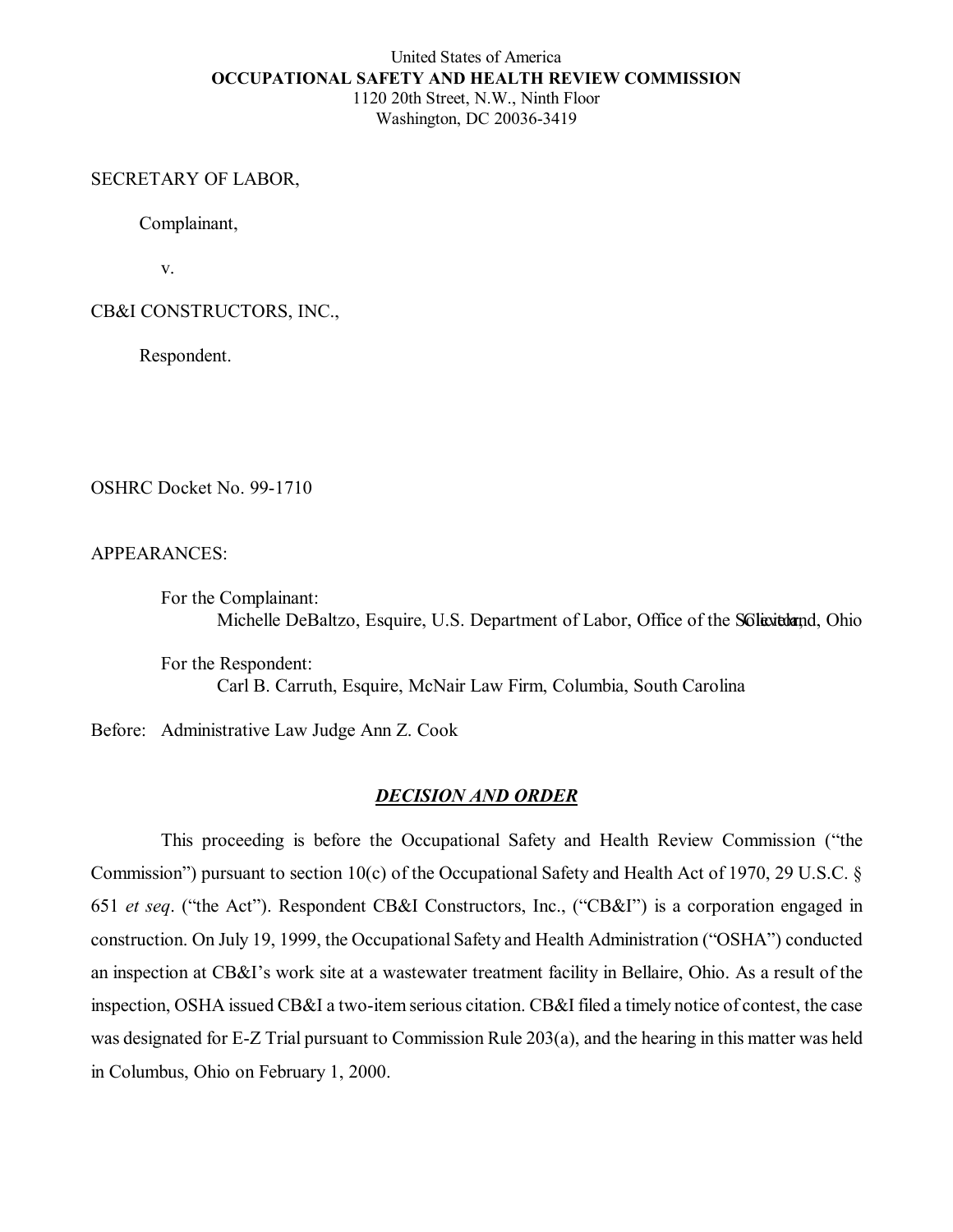Respondent is an employer engaged in a business affecting interstate commerce and is an employer within the meaning of section 3 of the Act. Accordingly, the Commission has jurisdiction over the parties and the subject matter. (Tr. 11, 78-79.)

## *THE BURDEN OF PROOF*

To establish a violation of a standard, the Secretary has the burden of proving, by a preponderance of the evidence:

(a) the applicability of the cited standard, (b) the employer's noncompliance with the standard's terms, (c) employee access to the violative conditions, and (d) the employer's actual or constructive knowledge of the violation (*i.e.*, the employer either knew, or with the exercise of reasonable diligence could have known, of the violative conditions).

*Atlantic Battery Co.,* 16 BNA OSHC 2131, 2138 (No. 90-1747, 1994).

### *ALLEGED SERIOUS VIOLATION OF 29 C.F.R. 1926.350(a)(10)*

Citation 1, Item 1 alleges as follows:

At the site just south of the material trailer, the employer did not assure that oxygen and acetylene were separated at least twenty feet in distance or by a noncombustible barrier of at least five feet high exposing employees to a fire hazard.

29 C.F.R. 1926.350(a)(10) provides that:

Oxygen cylinders in storage shall be separated from fuel-gas cylinders or combustible materials (especially oil or grease), a minimum distance of 20 feet (6.1m) or by a noncombustible barrier at least 5 feet (1.5m) high having a fire-resistance rating of at least one-half hour.

The uncontradicted evidence establishes that two cylinders of oxygen were 6 feet 10 inches away from an acetylene cylinder at CB&I's work site. Between the oxygen and acetylene cylinders were two larger cylinders filled with carbon dioxide; one was strapped to the acetylene cylinder, and the other was located slightly in front of the oxygen and acetylene cylinders. Aside from the two carbon dioxide cylinders, there were no barriers between the acetylene and oxygen cylinders. Acetylene is a fuel gas and is combustible. The OSHA compliance officer ("CO") who conducted the inspection concluded that the oxygen cylinders were in storage because they were capped, the regulators were off, and the hoses were disconnected. The CO also inferred that CB&I's foreman considered the cylinders to be in storage in view of the latter's assertion that the carbon dioxide tanks provided a noncombustible barrier. The CO testified that the cylinders were in plain sight and that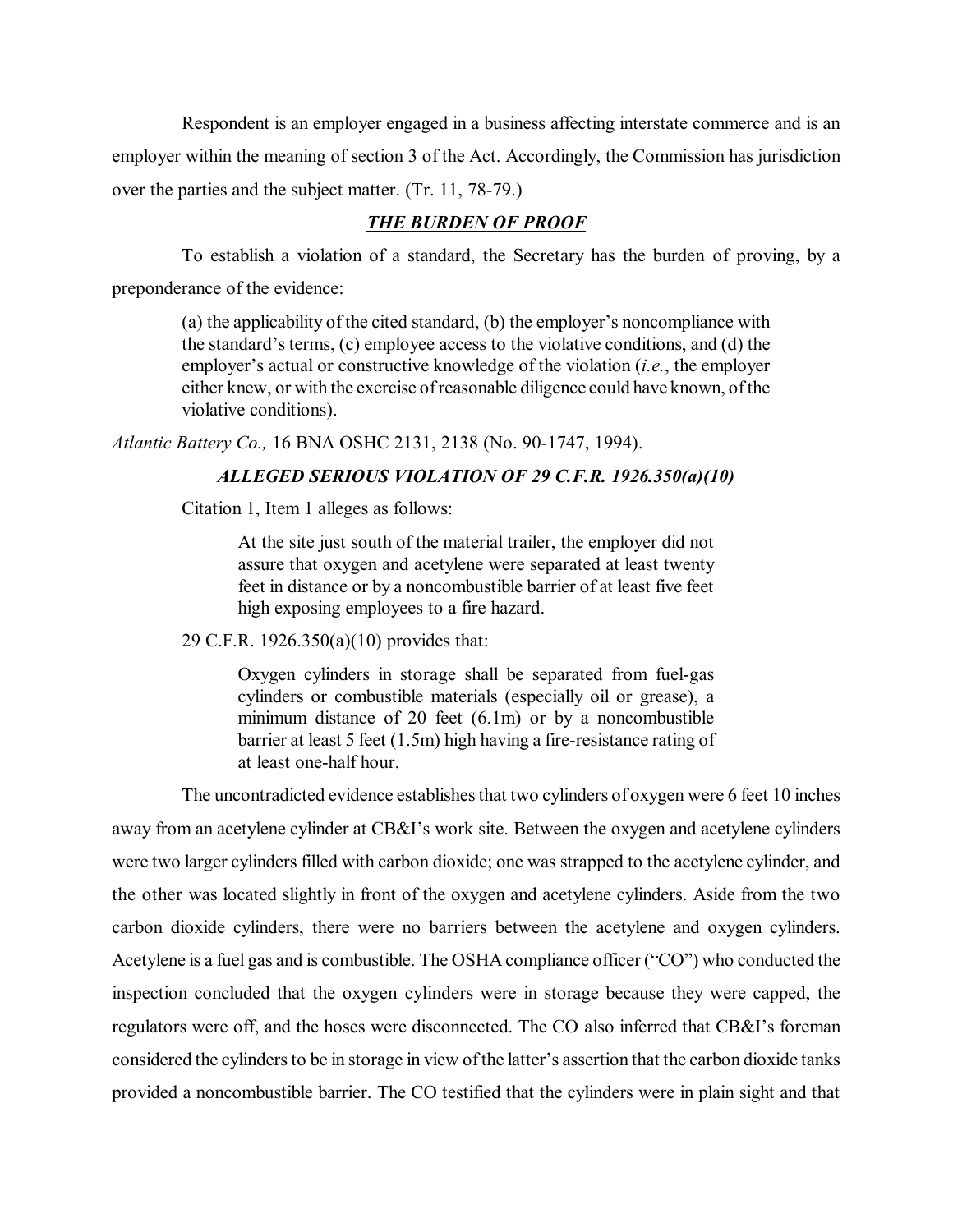CB&I's employees were in the vicinity of the cylinders; he also testified that the foreman was aware of the arrangement of the cylinders and that the condition created the danger of an explosion and/or fire. (Tr. 11, 17-28; CX-2A-2C.) Based on this evidence, the Secretary has made a prima facie showing of a violation of the cited standard.

CB&I first argues that the standard is inapplicable because the cylinders were not in storage. It points to an OSHA Standards Interpretation and Compliance Letter dated December 31, 1998, stating that, for purposes of the cited standard, oxygen cylinders are not considered to be in storage when it is reasonably anticipated that gas will be drawn from them within 24 hours. The foreman, Tom Bauer, testified that later in the day of the inspection the acetylene cylinder and both oxygen cylinders were used to cut an especially thick piece of metal. Bauer said that using two oxygen cylinders simultaneously was unusual but necessary for the job. Bauer, however, did not adequately explain why he did not tell the CO that he intended to use the cylinders later in the day, instead of telling him only that the carbon dioxide cylinders provided a noncombustible barrier. Given that Bauer's testimony on the storage issue was uncorroborated, that he failed to tell the CO about his plan to use the cylinders later that day, and that he himself conceded that using two oxygen cylinders simultaneously was unusual, I find Bauer's testimony unpersuasive and conclude that the cylinders were in fact in storage.<sup>1</sup> (Tr. 26, 127-32; RX-1.)

CB&I also argues it met the standard because the two carbon dioxide cylinders constituted a noncombustible barrier within the meaning of the standard, in that carbon dioxide is nonflammable and the cylinders would not burn through in 30 minutes. The standard specifies that the barrier must be at least 5 feet tall and have a fire-resistance rating of at least one-half hour. There is no direct evidence of the cylinders' height, and the CO's nonexpert opinion that the carbon dioxide cylinders would not burn through in half an hour is not a fire-resistance rating. Moreover, as the CO noted, the word "barrier" connotes a degree of strength, stability and protection not provided by movable, unsecured cylinders which would be easily displaced in an explosion, and which, in any event, only partially shielded the acetylene from the oxygen cylinders. (Tr. 27, 48-53.) CB&I has failed to demonstrate that a noncombustible barrier separated the cylinders, and I find that the Secretary has

<sup>&</sup>lt;sup>1</sup>Bauer's testimony on another point was also questionable. Bauer testified he first learned the CO was on the site when the general contractor called him to the scaffolding during the walk around. However, the CO twice testified unequivocally that Bauer had represented CB&I at the opening conference. (Tr. 14, 123, 152-53.)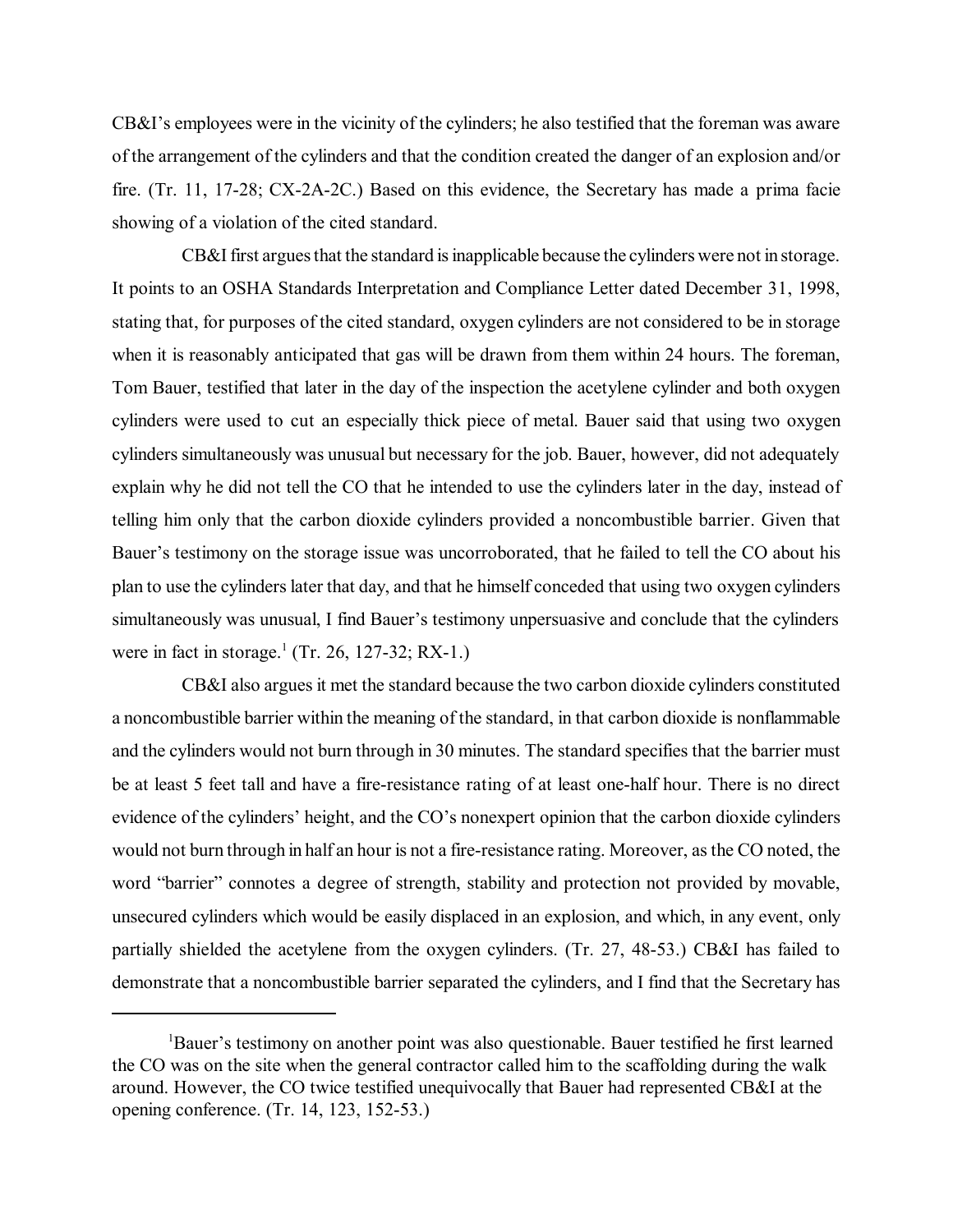established a violation of the cited standard. In addition, because the violation posed explosive and fire dangers capable of causing severe injuries, the violation was serious.

The Secretary has proposed a penalty of \$2,625.00 for this item. However, the Commission is the final arbiter of penalties in contested cases, and section 17(j) of the Act, 29 U.S.C. § 666(j), states that penalty assessment requires due consideration to be given to the employer's size, good faith and prior history of violations, and to the gravity of the subject violation. Gravity, usually the most significant factor, is judged by the number of employees exposed, the duration of the exposure, precautions taken against injury, and the likelihood that any injury would result. *J.A. Jones Constr. Co.,* 15 BNA OSHC 2201, 2214 (No. 87-2059, 1993).

The Secretary's proposed penalty was based upon assessing the severity of any injury as medium and the probability of injury as great and according adjustments for CB&I's good faith and lack of citations in the last three years. Because employees were not working near the hazard, but were directly exposed to it only as they walked nearby, I find the probability of injury to be medium. I also believe that greater credit should be given for CB&I's safety program, and I conclude that a penalty of \$1,750.00 is appropriate for this item.

#### *ALLEGED SERIOUS VIOLATION OF 29 C.F.R. 1926.451(b)(3)*

Citation 1, Item 2 alleges as follows:

At the waste water treatment tank being built, the employer did not enforce the spacing between the platform and the wall which was more than 14 inches on the fixed bracket scaffold, exposing employee to a 46 foot fall hazard.

29 C.F.R. 1926.451(b)(3) provides in relevant part that:

[T]he front edge of all platforms shall not be more than 14 inches (36cm) from the face of the work, unless guardrail systems are erected along the front edge and/or personal fall arrest systems are used in accordance with paragraph (g) of this section to protect employees from falling.

The evidence shows that one of the two boards forming the top platform of a scaffold on the side of a wastewater tank had been removed, leaving a gap about 10 feet long and over 14 inches wide between the tank and the platform. The platform was 46 feet above the ground, and the platform boards were each about 10 feet long and 12 inches wide. The board that had been removed had been placed on top of the adjacent board to allow access to the platform from a ladder below. CB&I had a work rule directing replacement of the board whenever an employee was on the platform, but, for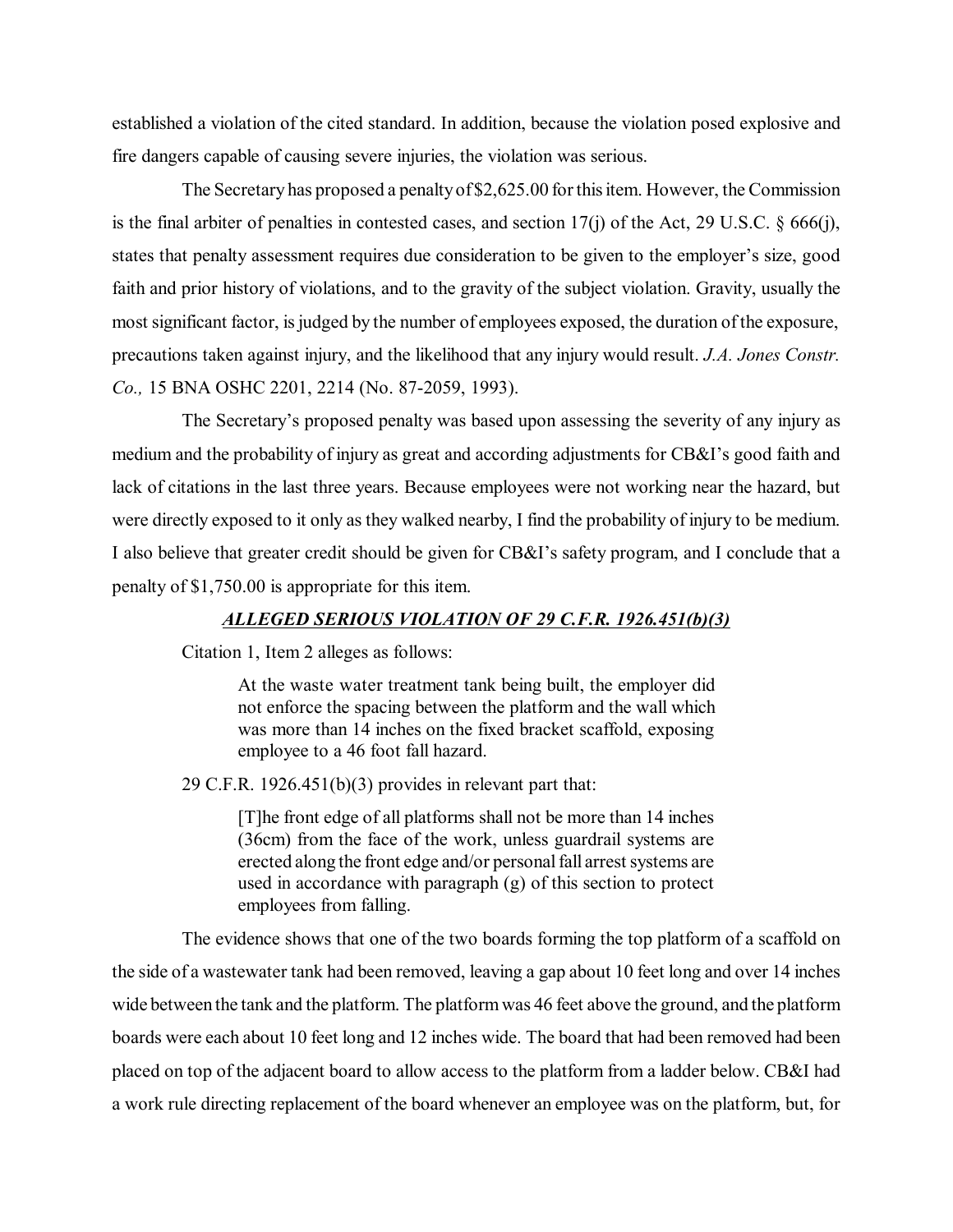ease of access, also allowing the board to remain on top of the other board when no one was on the platform. The CO observed CB&I employee Brad Bowers climb up the ladder and onto the platform; he then observed Bowers walk on top of the stacked boards and along the platform to retrieve a grinder before returning and replacing the board. Bowers testified that he knew he should have replaced the board immediately but that he had been very anxious about the grinder and had consciously disregarded the work rule. Bauer, the foreman, was working some distance away, and he assumed the board was stacked in compliance with the work rule and did not think that any employee would access the upper platform that day. (Tr. 32-44, 92-107, 121-25; CX-4; RX-2.)

CB&I first contests the applicability of the standard. It argues that since no work was being done to the outer surface of the tank there was no "face of the work." It also argues that the platform was only a walkway and that the standard thus did not apply. The record shows that on the day of the inspection, employees were working on lower scaffold platforms and no work was being done from the top platform. However, the record also shows that employees had worked on the tank surface from the top platform one week earlier and that they did so again two weeks later. (Tr. 59-60, 92, 133, 136-37; RX-2.) For purposes of the standard, a "walkway" is a portion of a scaffold platform used only for access and not as a work level. *See* 29 C.F.R. 1926.450(b). Based on the evidence of record, I find that the top platform was not used only for access and that the cited standard applied to the top platform.

CB&I next argues that it had neither actual nor constructive knowledge of the hazard because, although the foreman was on site and expected the board would be stacked, he had not assigned work which would cause anyone to be on the top platform that day. I disagree. Employees were working on the two lower scaffold platforms and could easily access the top platform. In fact, Bowers climbed up from a lower scaffold and exited by climbing over the top of the tank and into the tank interior where others were working. (Tr. 106, 121-23, 137-38.) While the foreman may have had no cause to believe Bowers would violate the work rule, he knew of the hazardous condition and that employees were in the area. I find that the Secretary has established the violation and, as serious injuries could have occurred had an employee fallen from that height, the violation was serious.

Lastly, CB&I asserts that the violation was due to unpreventable employee misconduct. To prevail in this affirmative defense, CB&I has the burden of showing: (1) that it had a work rule designed to prevent the violation; (2) that it had adequately communicated the rule to its employees;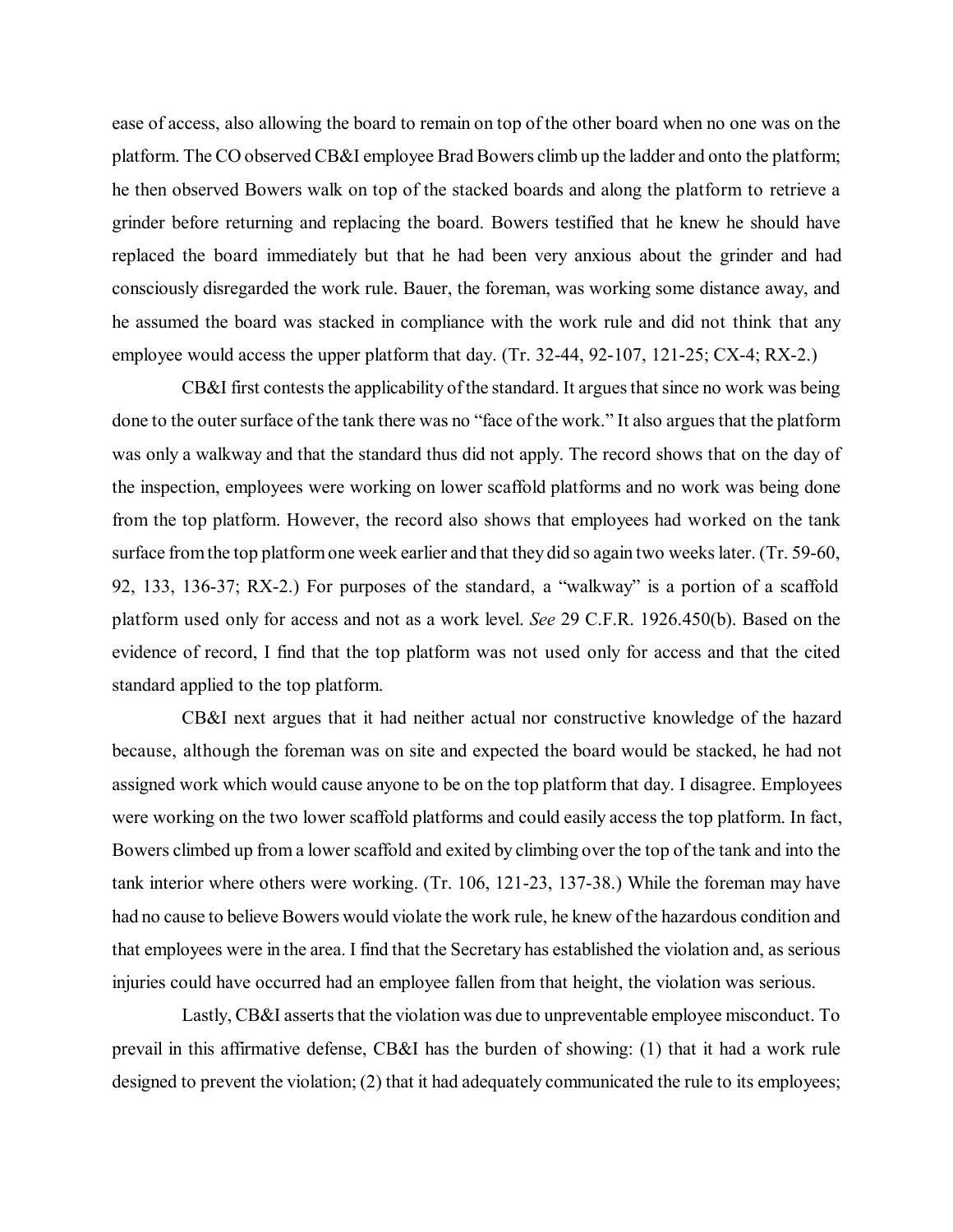(3) that it had taken steps to prevent violations of the rule; and (4) that it had effectively enforced the rule when violations were discovered. *Jenson Constr. Co.*, 7 BNA OSHC 1477, 1479 ( No. 76-1538, 1979). James Rhudy, the safety, health and environment manager of CB&I's parent corporation, and four CB&I employees who were at the site on the day of the inspection, testified convincingly about CB&I's safety program. Their testimony shows that CB&I had an effective training program, that it had a work rule which, if observed, would prevent the violation, and that both the program and the work rule were effectively communicated to its employees. (Tr. 78-86, 97, 124-26, 140-46.)

Bowers' testimony that he knew he was violating the rule when he did so was direct and credible. CB&I's witnesses described various means the company used to discover and discipline violations. However, no corroborating disciplinary records were offered, which could be because safety rules were always followed or because lapses were either not detected or not documented.<sup>2</sup> That the latter was the reason is supported by the fact that, while CB&I's program directs that safety rule infractions be noted on the employee's "A card," no record of this instance was made on Bower's card, although he was evidently "chewed out. " (Tr. 88-89, 134-36.) On the basis of the evidence of record, I find that CB&I has not met its burden of showing that it effectively enforced its disciplinary rules when violations were discovered. Its affirmative defense consequently fails.

The Secretary assessed the gravity of this violation as high and has proposed a penalty of \$4,500.00. In view of the very short duration of the exposure of a single employee, the employee's knowing disregard of a work rule, and the fact that no actual work was being done from the platform at the time, I view the gravity as low. For this reason, and for the reasons set out in the penalty discussion for item 1, *supra*, I conclude that a penalty of \$2,500.00 is appropriate for this item.

#### *FINDINGS OF FACT*

The foregoing constitutes my findings of fact in accordance with Federal Rule of Civil Procedure 52(a). Any proposed findings of fact inconsistent with this decision are hereby denied.

#### *CONCLUSIONS OF LAW*

1. The Commission has jurisdiction of this matter pursuant to section 10(c) of the Act.

2. Respondent was in serious violation of 29 C.F.R. 1926.350(a)(10), and a penalty of

 $2$ The CO testified that Bowers told him that the rule at issue was seldom obeyed. Bowers, on the other hand, testified that he made no such statement. Both appeared to testify truthfully, and both had an interest in their recollection being accepted. As I have decided this matter on other grounds, I decline to credit the testimony of one over the other.